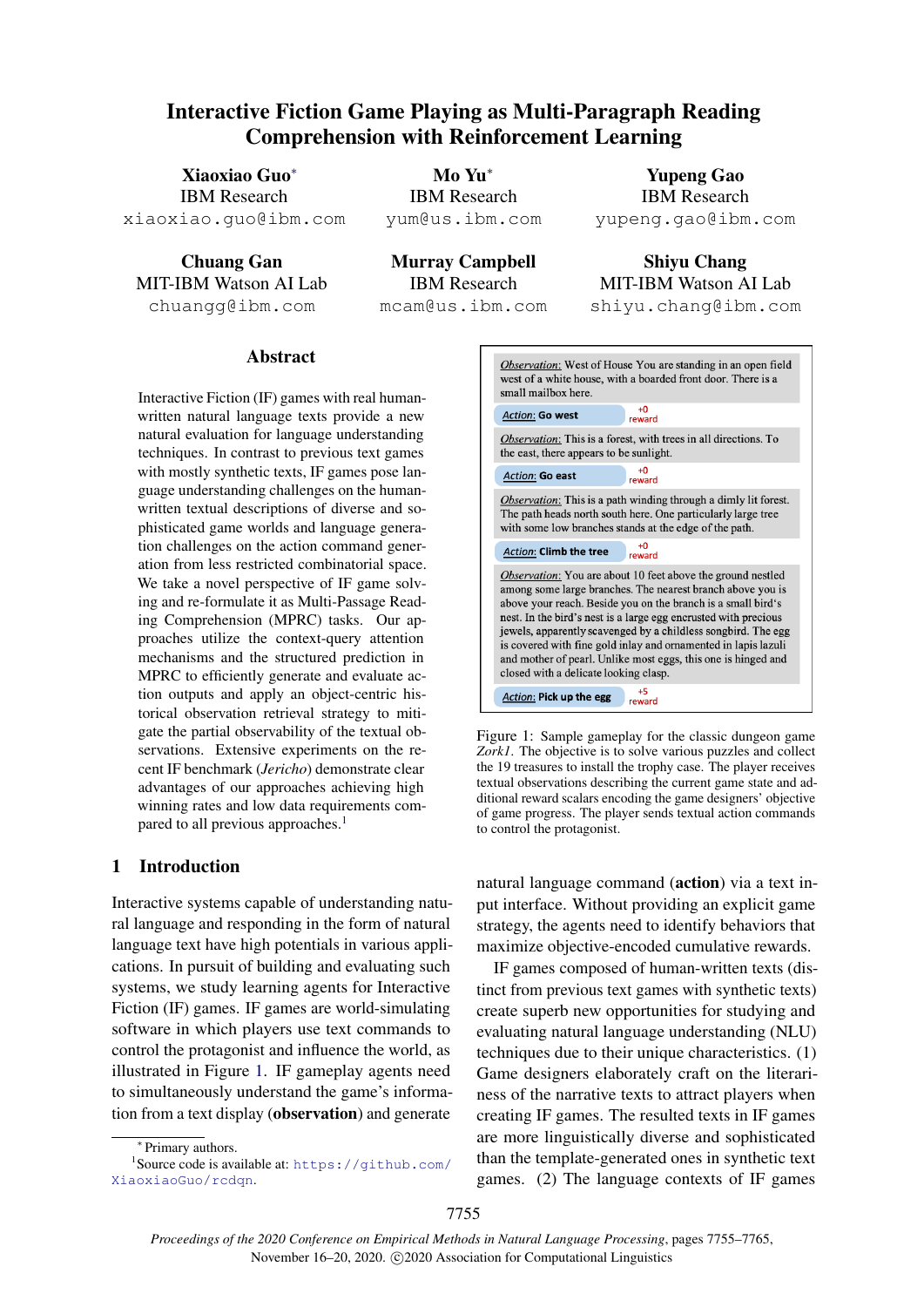<span id="page-1-0"></span>

Figure 2: Overview of our approach to solving the IF games as Multi-Paragraph Reading Comprehension (MPRC) tasks.

are more versatile because various designers contribute to enormous domains and genres, such as adventure, fantasy, horror, and sci-fi. (3) The text commands to control characters are less restricted, having sizes over six orders of magnitude larger than previous text games. The recently introduced *Jericho* benchmark provides a collection of such IF games [\(Hausknecht et al.,](#page-9-0) [2019a\)](#page-9-0).

The complexity of IF games demands more sophisticated NLU techniques than those used in synthetic text games. Moreover, the task of designing IF game-play agents, intersecting NLU and reinforcement learning (RL), poses several unique challenges on the NLU techniques. The first challenge is the difficulty of exploration in *the huge natural language action space*. To make RL agents learn efficiently without prohibitive exhaustive trials, the action estimation must generalize learned knowledge from tried actions to others. To this end, previous approaches, starting with a single embedding vector of the observation, either predict the elements of actions independently [\(Narasimhan et al.,](#page-10-0) [2015;](#page-10-0) [Hausknecht et al.,](#page-9-0) [2019a\)](#page-9-0); or embed each valid action as another vector and predict action value based on the vector-space similarities [\(He](#page-9-1) [et al.,](#page-9-1) [2016\)](#page-9-1). These methods do not consider the compositionality or role-differences of the action elements, or the interactions among them and the observation. Therefore, their modeling of the action values is less accurate and less data-efficient.

The second challenge is *partial observability*. At each game-playing step, the agent receives a textual observation describing the locations, objects, and characters of the game world. But the latest observation is often not a sufficient summary of the interaction history and may not provide enough

information to determine the long-term effects of actions. Previous approaches address this problem by building a representation over past observations (e.g., building a graph of objects, positions, and spatial relations) [\(Ammanabrolu and Riedl,](#page-9-2) [2019;](#page-9-2) [Am](#page-9-3)[manabrolu and Hausknecht,](#page-9-3) [2020\)](#page-9-3). These methods treat the historical observations equally and summarize the information into a single vector without focusing on important contexts related to the action prediction for the current observation. Therefore, their usages of history also bring noise, and the improvement is not always significant.

We propose a novel formulation of IF game playing as Multi-Passage Reading Comprehension (MPRC) and harness MPRC techniques to solve the *huge action space* and *partial observability* challenges. The graphical illustration is shown in Figure [2.](#page-1-0) First, the action value prediction (i.e., predicting the long-term rewards of selecting an action) is essentially *generating and scoring a compositional action structure by finding supporting evidence from the observation*. We base on the fact that each action is an instantiation of a template, i.e., a verb phrase with a few placeholders of object arguments it takes (Figure [2b](#page-1-0)). Then the action generation process can be viewed as extracting objects for a template's placeholders from the textual observation, based on the interaction between the template verb phrase and the relevant context of the objects in the observation. Our approach addresses the structured prediction and interaction problems with the idea of context-question attention mechanism in RC models. Specifically, we treat the observation as a passage and each template verb phrase as a question. The filling of object placeholders in the template thus becomes an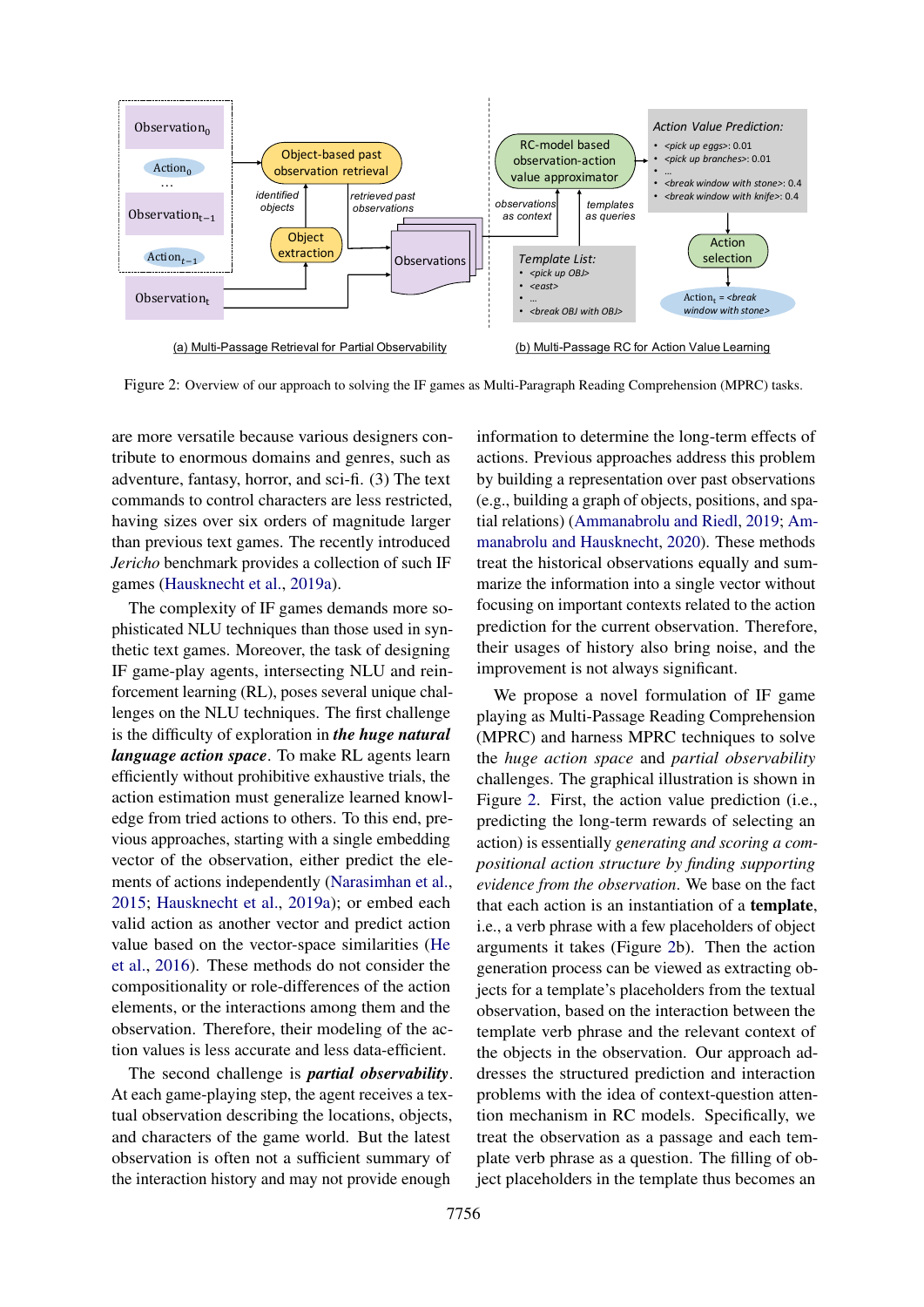extractive QA problem that selects objects from the observation given the template. Simultaneously each action (i.e., a template with all placeholder replaced) gets its evaluation value predicted by the RC model. Our formulation and approach better capture the fine-grained interactions between observation texts and structural actions, in contrast to previous approaches that represent the observation as a single vector and ignore the fine-grained dependency among action elements.

Second, alleviating partial observability is essentially *enhancing the current observation with potentially relevant history* and *predicting actions over the enhanced observation*. Our approach retrieves potentially relevant historical observations with an object-centric approach (Figure [2a](#page-1-0)), so that the retrieved ones are more likely to be connected to the current observation as they describe at least one shared interactable object. Our attention mechanisms are then applied across the retrieved multiple observation texts to focus on informative contexts for action value prediction.

We evaluated our approach on the suite of *Jericho* IF games, compared to all previous approaches. Our approaches achieved or outperformed the stateof-the-art performance on 25 out of 33 games, trained with less than one-tenth of game interaction data used by prior art. We also provided ablation studies on our models and retrieval strategies.

# 2 Related Work

IF Game Agents. Previous work mainly studies the text understanding and generation in parserbased or rule-based text game tasks, such as TextWorld platform (Côté et al., [2018\)](#page-9-4) or custom domains [\(Narasimhan et al.,](#page-10-0) [2015;](#page-10-0) [He et al.,](#page-9-1) [2016;](#page-9-1) [Adhikari et al.,](#page-9-5) [2020\)](#page-9-5). The recent platform *Jericho* [\(Hausknecht et al.,](#page-9-0) [2019a\)](#page-9-0) supports over thirty human-written IF games. Earlier successes in real IF games mainly rely on heuristics without learning. NAIL [\(Hausknecht et al.,](#page-9-6) [2019b\)](#page-9-6) is the state-of-theart among these "no-learning" agents, employing a series of reliable heuristics for exploring the game, interacting with objects, and building an internal representation of the game world. With the development of learning environments like *Jericho*, the RL-based agents have started to achieve dominating performance.

A critical challenge for learning-based agents is how to handle the combinatorial action space in IF games. LSTM-DQN [\(Narasimhan et al.,](#page-10-0) [2015\)](#page-10-0) was proposed to generate verb-object action with pre-defined sets of possible verbs and objects, but treat the selection and learning of verbs and objects independently. Template-DQN [\(Hausknecht et al.,](#page-9-0) [2019a\)](#page-9-0) extended LSTM-DQN for template-based action generation, introducing one additional but still independent prediction output for the second object in the template. Deep Reinforcement Relevance Network (DRRN) [\(He et al.,](#page-9-1) [2016\)](#page-9-1) was introduced for choice-based games. Given a set of valid actions at every game state, DRRN projects each action into a hidden space that matches the current state representation vector for action selection. Action-Elimination Deep Q-Network (AE-DQN) [\(Zahavy et al.,](#page-10-1) [2018\)](#page-10-1) learns to predict invalid actions in the adventure game *Zork*. It eliminates invalid action for efficient policy learning via utilizing expert demonstration data.

Other techniques focus on addressing the partial observability in text games. Knowledge Graph DQN (KG-DQN) [\(Ammanabrolu and Riedl,](#page-9-2) [2019\)](#page-9-2) was proposed to deal with synthetic games. The method constructs and represents the game states as knowledge graphs with objects as nodes and uses pre-trained general purposed OpenIE tool and human-written rules to extract relations between objects. KG-DQN handles the action representation following DRRN. KG-A2C [\(Ammanabrolu](#page-9-3) [and Hausknecht,](#page-9-3) [2020\)](#page-9-3) later extends the work for IF games, by adding information extraction heuristics to fit the complexity of the object relations in IF games and utilizing a GRU-based action generator to handle the action space.

Reading Comprehension Models for Question Answering. Given a question, reading comprehension (RC) aims to find the answer to the question based on a paragraph that may contain supporting evidence. One of the standard RC settings is extractive QA [\(Rajpurkar et al.,](#page-10-2) [2016;](#page-10-2) [Joshi et al.,](#page-9-7) [2017;](#page-9-7) [Kwiatkowski et al.,](#page-9-8) [2019\)](#page-9-8), which extracts a span from the paragraph as an answer. Our formulation of IF game playing resembles this setting.

Many neural *reader* models have been designed for RC. Specifically, for the extractive QA task, the reader models usually build question-aware passage representations via attention mechanisms [\(Seo](#page-10-3) [et al.,](#page-10-3) [2016;](#page-10-3) [Yu et al.,](#page-10-4) [2018\)](#page-10-4), and employ a pointer network to predict the start and end positions of the answer span [\(Wang and Jiang,](#page-10-5) [2016\)](#page-10-5). Powerful pre-trained language models [\(Peters et al.,](#page-10-6) [2018;](#page-10-6) [Devlin et al.,](#page-9-9) [2019;](#page-9-9) [Radford et al.,](#page-10-7) [2019\)](#page-10-7) have been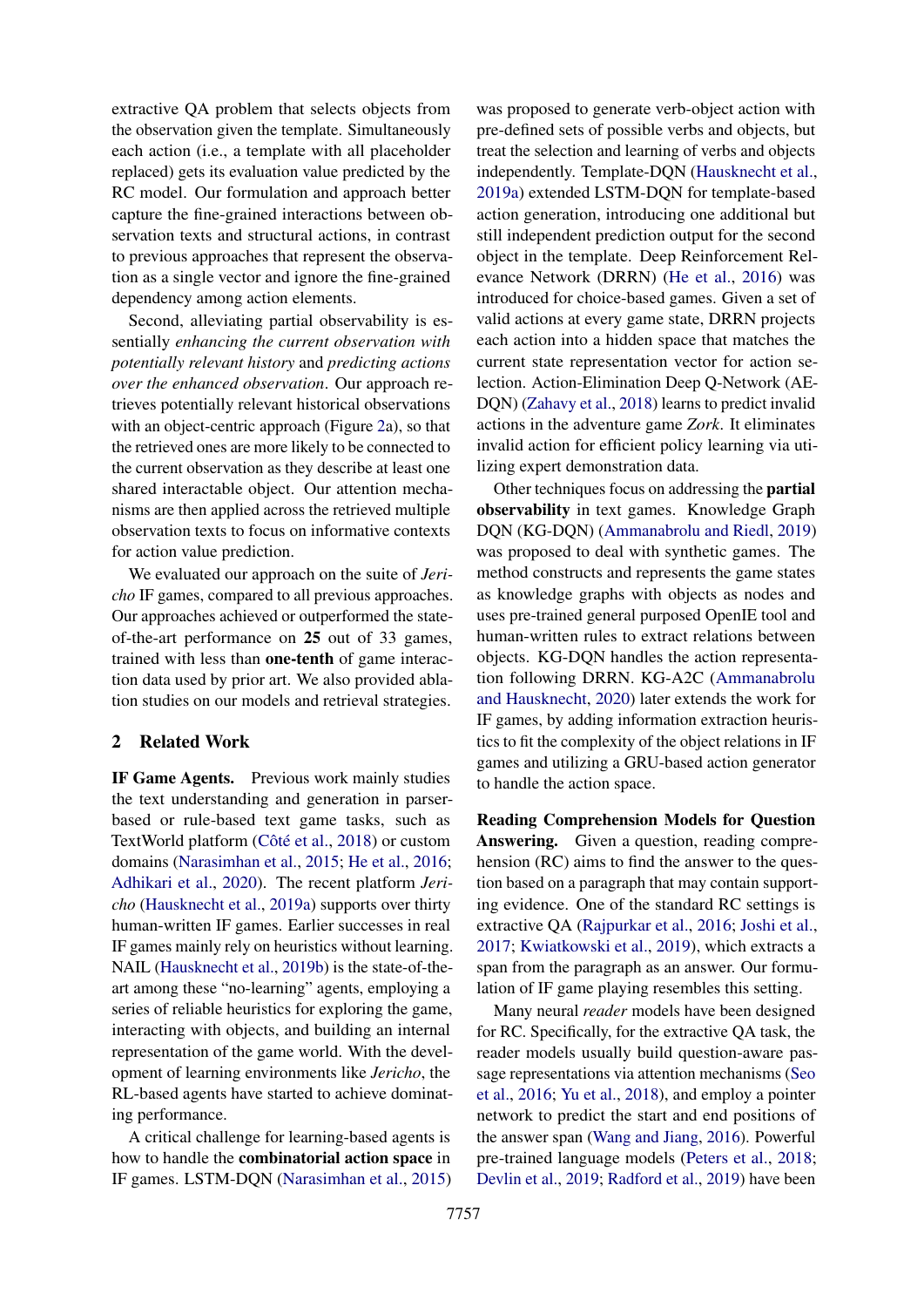recently applied to enhance the encoding and attention mechanisms of the aforementioned reader models. They give performance boost but are more resource-demanding and do not suit the IF game playing task very well.

Reading Comprehension over Multiple Paragraphs. Multi-paragraph reading comprehension (MPRC) deals with the more general task of answering a question from multiple related paragraphs, where each paragraph may not necessarily support the correct answer. Our formulation becomes an MPRC setting when we enhance the state representation with historical observations and predict actions from multiple observation paragraphs.

A fundamental research problem in MPRC, which is also critical to our formulation, is to select relevant paragraphs from all the input paragraphs for the reader to focus on. Previous approaches mainly apply traditional IR approaches like BM25 [\(Chen et al.,](#page-9-10) [2017;](#page-9-10) [Joshi et al.,](#page-9-7) [2017\)](#page-9-7), or neural ranking models trained with distant supervision [\(Wang et al.,](#page-10-8) [2018;](#page-10-8) [Min et al.,](#page-9-11) [2019a\)](#page-9-11), for paragraph selection. Our formulation also relates to the work of evidence aggregation in MPRC [\(Wang](#page-10-9) [et al.,](#page-10-9) [2017;](#page-10-9) [Lin et al.,](#page-9-12) [2018\)](#page-9-12), which aims to infer the answers based on the joint of evidence pieces from multiple paragraphs. Finally, recently some works propose the entity-centric paragraph retrieval approaches [\(Ding et al.,](#page-9-13) [2019;](#page-9-13) [Godbole et al.,](#page-9-14) [2019;](#page-9-14) [Min et al.,](#page-9-15) [2019b;](#page-9-15) [Asai et al.,](#page-9-16) [2019\)](#page-9-16), where paragraphs are connected if they share the same-named entities. The paragraph retrieval then becomes a traversal over such graphs via entity links. These entity-centric paragraph retrieval approaches share a similar high-level idea to our object-based history retrieval approach. The techniques above have been applied to deal with evidence from Wikipedia, news collections, and, recently, books [\(Mou et al.,](#page-10-10) [2020\)](#page-10-10). We are the first to extend these ideas to IF games.

## 3 Multi-Paragraph RC for IF Games

#### 3.1 Problem Formulation

Each IF game can be defined as a Partially Observable Markov Decision Process (POMDP), namely a 7-tuple of  $\langle S, A, T, O, \Omega, R, \gamma \rangle$ , representing the hidden game state set, the action set, the state transition function, the set of textual observations composed from vocabulary words, the textual observation function, the reward function, and the

<span id="page-3-0"></span>

Figure 3: Our RC-based action prediction model architecture. The template text is a verb phrase with placeholders for objects, such as [pick up OBJ] and [break OBJ with OBJ].

discount factor respectively. The game playing agent interacts with the game engine in multiple turns until the game is over or the maximum number of steps is reached. At the *t*-th turn, the agent receives a textual observation describing the current game state  $o_t \in O$  and sends a textual action command  $a_t \in A$  back. The agent receives additional reward scalar *r<sup>t</sup>* which encodes the game designers' objective of game progress. Thus the task of the game playing can be formulated to generate a textual action command per step as to maximize the expected cumulative discounted rewards  $\mathbf{E}\Big[\sum_{t=0}^{\infty} \gamma^t r_t\Big]$ . Value-based RL approaches learn to approximate an observation-action value function  $Q(o_t, a_t; \theta)$  which measures the expected cumulative rewards of taking action  $a_t$  when observing *ot*. The agent selects action based on the action value prediction of  $Q(o, a; \theta)$ .

Template Action Space. Template action space considers actions satisfying decomposition in the form of  $\langle verb, arg_0, arg_1 \rangle$ . *verb* is an interchangeable verb phrase template with placeholders for objects and  $arg_0$  and  $arg_1$  are optional objects. For example, the action command [east], [pick up eggs] and [break window with stone] can be represented as template actions h*east, none, none*i, h*pick up OBJ, eggs, none* and *\break OBJ with OBJ, window, stone*}. We reuse the template library and object list from *Jericho*. The verb phrases usually consist of several vocabulary words and each object is usually a single word.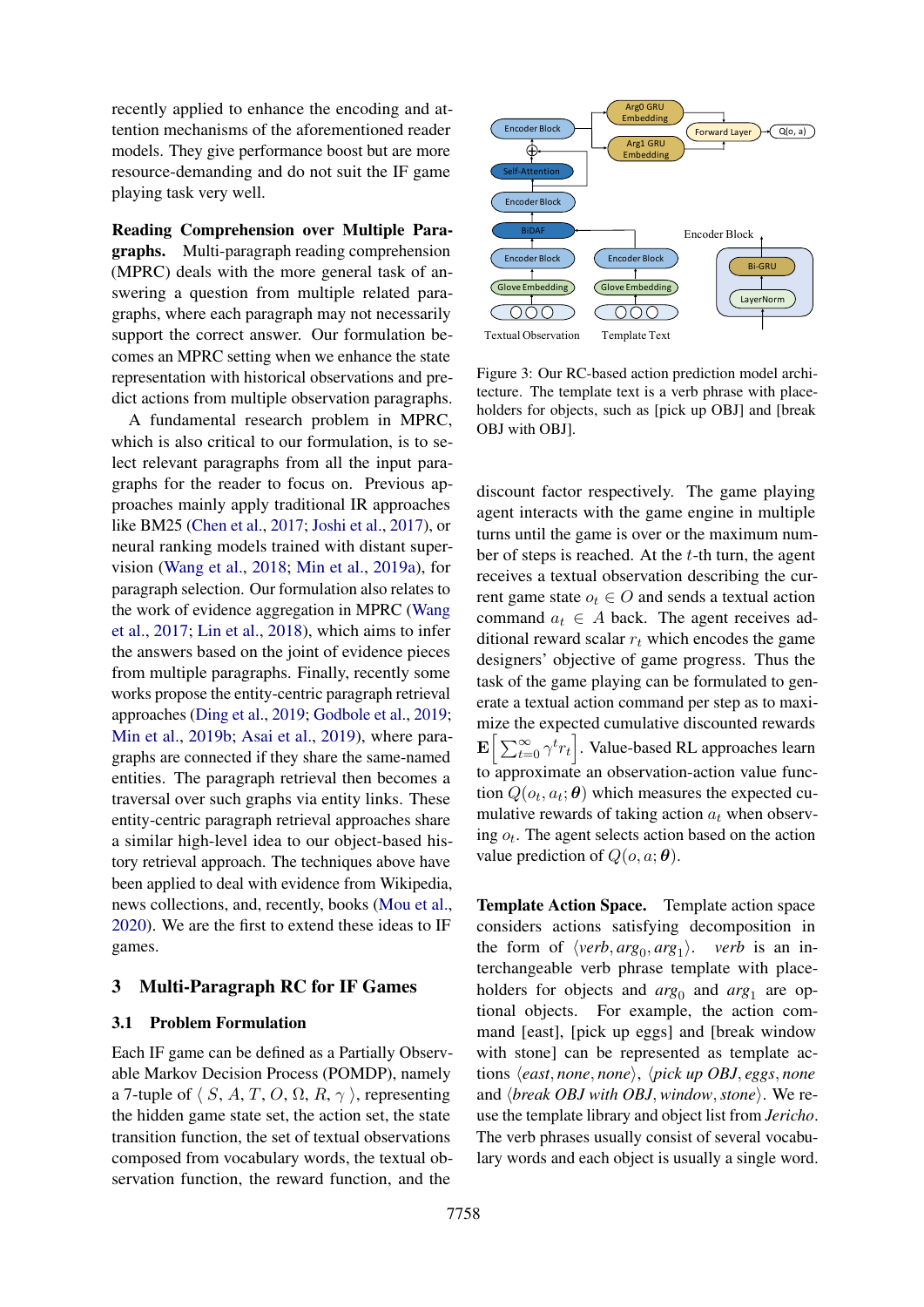#### 3.2 RC Model for Template Actions

We parameterize the observation-action value function  $Q(o, a=\langle verb, arg_0, arg_1 \rangle; \theta)$  by utilizing the decomposition of the template actions and contextquery contextualized representation in RC. Our model treats the observation *o* as a context in RC and the  $verb=(v_1, v_2, ..., v_k)$  component of the template actions as a query. Then a *verb*-aware observation representation is derived via a RC reader model with Bidirectional Attention Flow (BiDAF) [\(Seo et al.,](#page-10-3) [2016\)](#page-10-3) and self-attention. The observation representation responding to the  $arg_0$ and *arg*<sup>1</sup> words are pooled and projected to a scalar value estimate for  $Q(o, a = \langle verb, arg_0, arg_1 \rangle; \theta)$ . A high-level model architecture of our model is illustrated in Figure [3.](#page-3-0)

Observation and *verb* Representation. We tokenize the observation and the *verb* phrase into words, then embed these words using pre-trained GloVe embeddings [\(Pennington et al.,](#page-10-11) [2014\)](#page-10-11). A shared encoder block that consists of Layer-Norm [\(Ba et al.,](#page-9-17) [2016\)](#page-9-17) and Bidirectional GRU [\(Cho](#page-9-18) [et al.,](#page-9-18) [2014\)](#page-9-18) processes the observation and *verb* word embeddings to obtain the separate observation and *verb* representation.

Observation-*verb* Interaction Layers. Given the separate observation and *verb* representation, we apply two attention mechanisms to compute a *verb*-contextualized observation representation. We first apply BiDAF with observation as the context input and *verb* as the query input. Specifically, we denote the processed embeddings for observation word  $i$  and template word  $j$  as  $o_i$  and  $t_i$ . The attention between the two words is then  $a_{ij} = w_1 \cdot o_i + w_2 \cdot t_j + w_3 \cdot (o_i \otimes t_j)$ , where  $w_1, w_2$ ,  $w_3$  are learnable vectors and  $\otimes$  is element-wise product. We then compute the "*verb*2observation" attention vector for the *i*-th observation word as  $c_i = \sum_j p_{ij} t_j$  with  $p_{ij} = \exp(a_{ij}) / \sum_j \exp(a_{ij})$ . Similarly, we compute the "observation2*verb*" attention vector as  $q = \sum_{i} p_i o_i$  with  $p_i =$  $\exp(\max_j a_{ij})/\sum_i \exp(\max_j a_{ij})$ . We concatenate and project the output vectors as  $w_4 \cdot [o_i]$  $c_i$ ,  $o_i \otimes c_i$ ,  $q \otimes c_i$ , followed by a linear layer with leaky ReLU activation units [\(Maas et al.,](#page-9-19) [2013\)](#page-9-19). The output vectors are processed by an encoder block. We then apply a residual self-attention on the outputs of the encoder block. The self-attention is the same as BiDAF, but only between the observation and itself.

Observation-Action Value Prediction. We generate an action by replacing the placeholders  $(\text{arg}_{0}$  and  $\text{arg}_{1})$  in a template with objects appearing in the observation. The observation-action value  $Q(o, a = \langle verb, arg_0 = obj_m, arg_1 = obj_n); \theta)$ is achieved by processing each object's corresponding *verb*-contextualized observation representation. Specifically, we get the indices of an *obj* in the observation texts  $I(obj, o)$ . When the object is a noun phrase, we take the index of its headword.<sup>2</sup> Because the same object has different meanings when it replaces different placeholders, we apply two GRU-based embedding functions for the two placeholders, to get the object's *verb*-placeholder dependent embeddings. We derive a single vector representation  $h_{\text{arg}} = \phi_{\text{lim}}$  for the case that the placeholder  $arg_0$  is replaced by  $obj_m$  by meanpooling over the *verb*-placeholder dependent embeddings indexed by  $I(obj_m, o)$  for the corresponding placeholder  $arg_0$ . We apply a linear transformation on the concatenated embeddings of the two placeholders to obtain the observation action value  $Q(o, a) = w_5 \cdot [h_{\text{arg}}_{0} = \text{obj}_{m}, h_{\text{arg}}_{1} = \text{obj}_{n}]$  for  $a = \langle \text{verb}, \rangle$  $arg_0=obj_m, arg_1=obj_n$ . Our formulation avoids the repeated computation overhead among different actions with a shared template verb phrase.

## 3.3 Multi-Paragraph Retrieval Method for Partial Observability

The observation at the current step sometimes does not have full-textual evidence to support action selection and value estimation, due to the inherent partial observability of IF games. For example, when repeatedly attacking a troll with a sword, the player needs to know the effect or feedback of the last attack to determine if an extra attack is necessary. It is thus important for an agent to efficiently utilize historical observations to better support action value prediction. In our RC-based action prediction model, the historical observation utilization can be formulated as selecting evidential observation paragraphs in history, and predicting the action values from multiple selected observations, namely a Multiple-Paragraph Reading Comprehension (MPRC) problem. We propose to retrieve past observations with an object-centric approach.

Past Observation Retrieval. Multiple past observations may share objects with the current obser-

<span id="page-4-0"></span><sup>&</sup>lt;sup>2</sup>Some templates may take zero or one object. We denote the unrequired objects as none so that all templates take two objects. The index of the *none* object is for a special token. We set to the index of split token of the observation contents.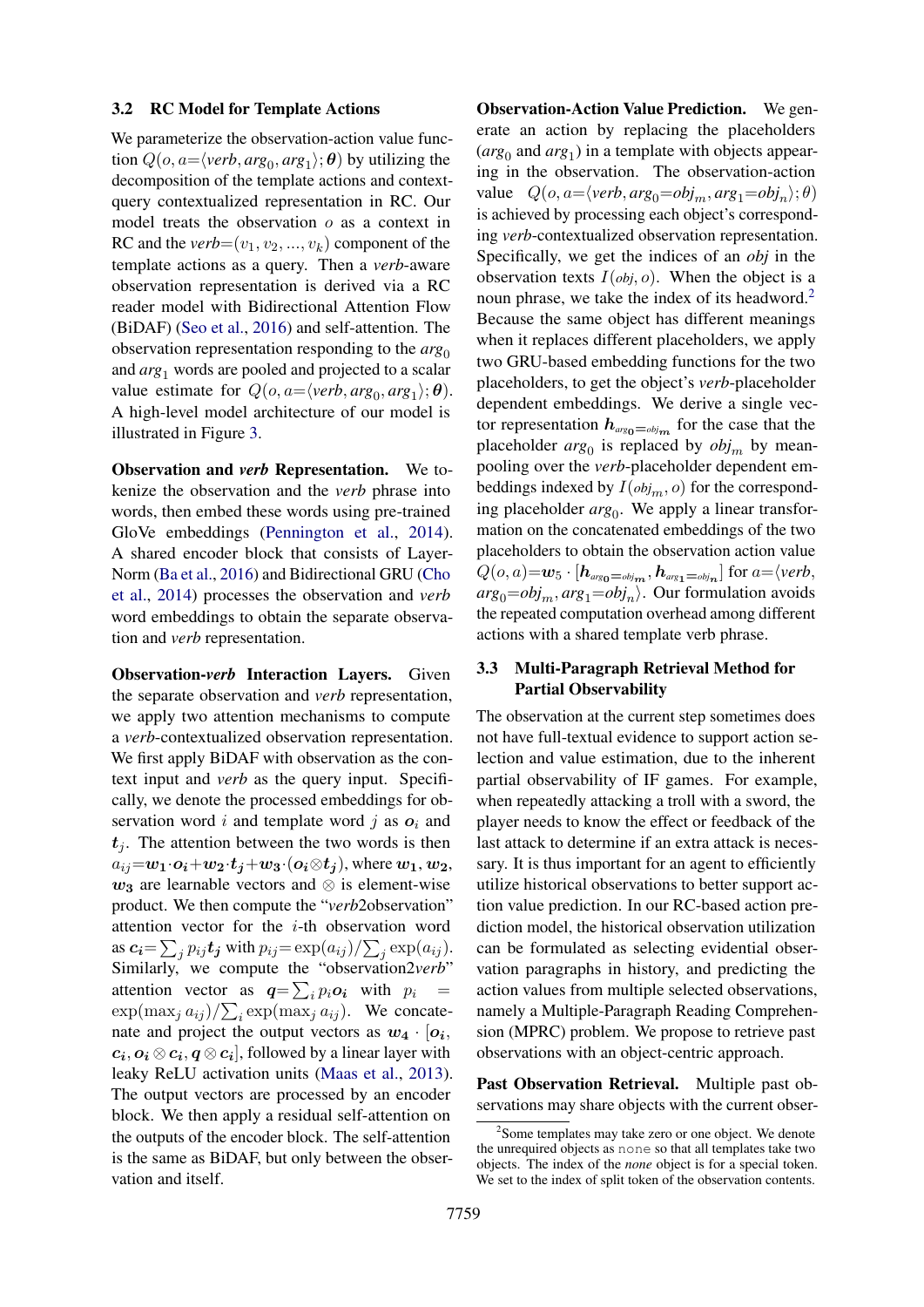<span id="page-5-1"></span>

| Agents      | <b>Action strategy</b>                                                               | <b>State strategy</b>                                                                | <b>Interaction data</b> |
|-------------|--------------------------------------------------------------------------------------|--------------------------------------------------------------------------------------|-------------------------|
| <b>TDON</b> | Independent selection of template and the<br>two objects                             | <b>None</b>                                                                          | 1 M                     |
| <b>DRRN</b> | Action as a word sequence without distin-<br>guishing the roles of verbs and objects | None                                                                                 | 1 M                     |
| $KG-A2C$    | Recurrent neural decoder that selects the<br>template and objects in a fixed order   | Object graph from historical observations<br>based on OpenIE and human-written rules | 1.6M                    |
| Ours        | Observation-template representation for<br>object-centric value prediction           | Object-based history observation retrieval                                           | 0.1M                    |

Table 1: Summary of the main technical differences between our agent and the baselines. All agents use DQN to update the model parameters except KG-A2C uses A2C. All agents use the same handicaps.

vation, and it is computationally expensive and unnecessary to retrieve all of such observations. The utility of past observations associated with each object is often time-sensitive in that new observations may entirely or partially invalidate old observations. We thus propose a time-sensitive strategy for retrieving past observations. Specifically, given the detected objects from the current observation, we retrieve the most recent *K* observations with at least one shared object. The *K* retrieved observations are sorted by time steps and concatenated to the current observation. The observations from different time steps are separated by a special token. Our RC-based action prediction model treats the concatenated observations as the observation inputs, and no other parts are changed. We use the notation  $o_t$  to represent the current observation and the extended current observation interchangeably.

## 3.4 Training Loss

We apply the Deep Q-Network (DQN) [\(Mnih et al.,](#page-10-12) [2015\)](#page-10-12) to update the parameters  $\theta$  of our RC-based action prediction model. The loss function is:

$$
\mathcal{L}(\theta) = \mathbf{E}_{(o_t, a_t, r_t, o_{t+1}) \sim \rho(\mathcal{D})} \Big[ ||Q(o_t, a_t; \theta) - (r_t + \gamma \max_b Q(o_{t+1}, b; \theta^{-}))|| \Big]
$$

where  $D$  is the experience replay consisting of recent gameplay transition records and  $\rho$  is a distribution over the transitions defined by a sampling strategy.

**Prioritized Trajectories.** The distribution  $\rho$  has a decent impact on DQN performance. Previous work samples transition tuples with immediate positive rewards more frequently to speed up learning [\(Narasimhan et al.,](#page-10-0) [2015;](#page-10-0) [Hausknecht et al.,](#page-9-0) [2019a\)](#page-9-0). We observe that this heuristic is often insufficient. Some transitions with zero immediate rewards or even negative rewards are also indispensable in recovering well-performed trajectories. We thus extend the strategy from transition level to trajectory level. We prioritize transitions from trajectories that outperform the exponential moving average score of recent trajectories.

# 4 Experiments

We evaluate our proposed methods on the suite of Jericho supported games. We compared to all previous baselines that include recent methods addressing the huge action space and partial observability challenges.

## 4.1 Setup

*Jericho* Handicaps and Configuration. The handicaps used by our methods are the same as other baselines. First, we use the Jericho API to check if an action is valid with game-specific templates. Second, we augmented the observation with the textual feedback returned by the command [*inventory*] and [*look*]. Previous work also included the last action or game score as additional inputs. Our model discarded these two types of inputs as we did not observe a significant difference by our model. The maximum game step number is set to 100 following baselines.

**Implementation Details.** We apply spaCy<sup>[3](#page-5-0)</sup> to tokenize the observations and detect the objects in the observations. We use the 100-dimensional GloVe embeddings as fixed word embeddings. The outof-vocabulary words are mapped to a randomly initialized embedding. The dimension of Bi-GRU hidden states is 128. We set the observation representation dimension to be 128 throughout the model. The history retrieval window *K* is 2. For DQN configuration, we use the  $\epsilon$ -greedy strategy

<span id="page-5-0"></span><sup>3</sup> <https://spacy.io>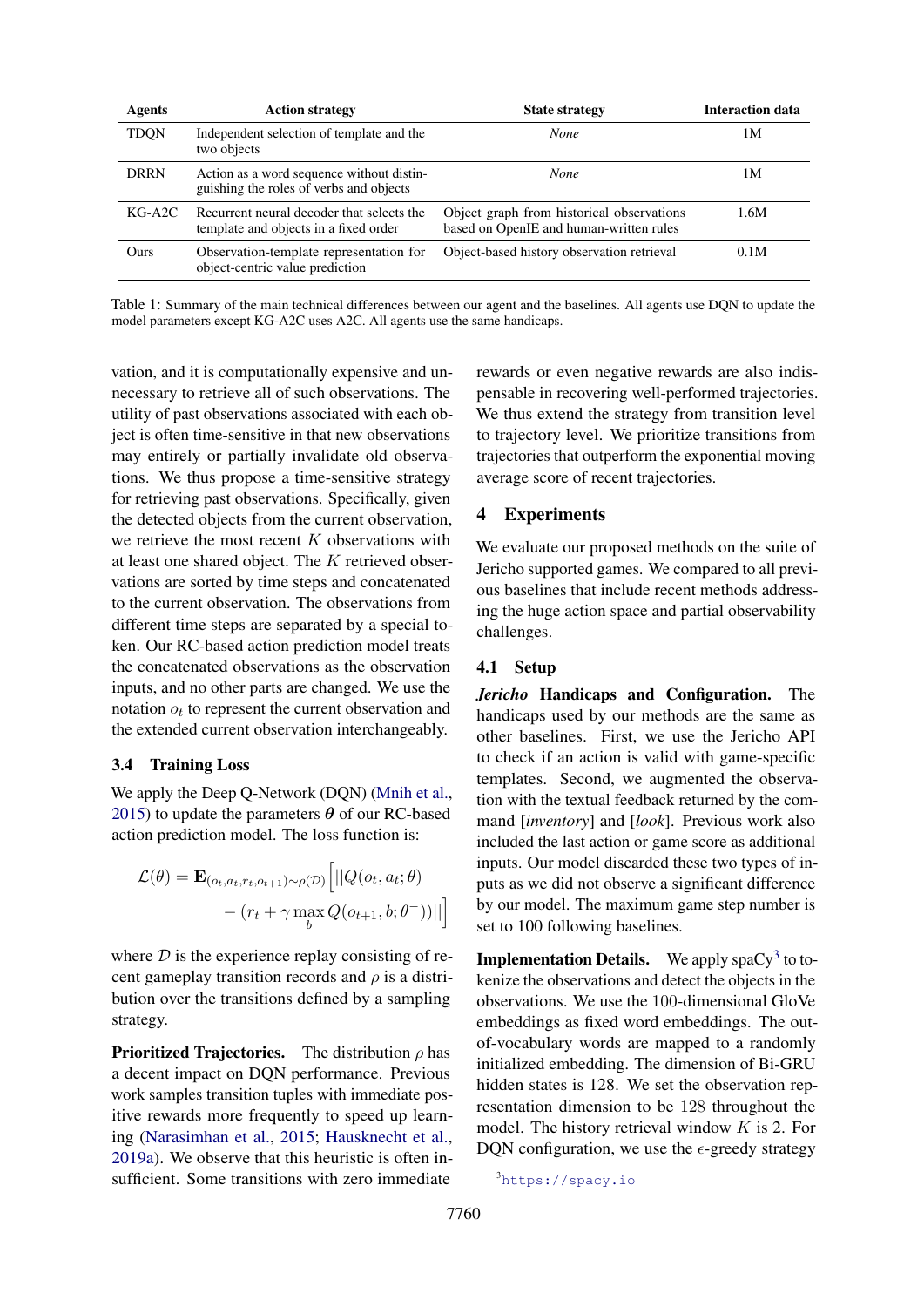<span id="page-6-0"></span>

|                     | <b>Baselines</b><br>Human |                 |                | Ours             |                          |                  |                  |
|---------------------|---------------------------|-----------------|----------------|------------------|--------------------------|------------------|------------------|
| Game                | Max                       | Walkthrough-100 | <b>TDQN</b>    | <b>DRRN</b>      | $KG-A2C$                 | <b>MPRC-DQN</b>  | <b>RC-DON</b>    |
| 905                 | $\mathbf{1}$              | $\mathbf{1}$    | $\bf{0}$       | $\bf{0}$         | $\bf{0}$                 | $\bf{0}$         | $\bf{0}$         |
| acorncourt          | 30                        | 30              | 1.6            | 10               | 0.3                      | 10.0             | 10.0             |
| advent              | 350                       | 113             | 36             | 36               | 36                       | 63.9             | 36               |
| adventureland       | 100                       | 42              | $\mathbf{0}$   | 20.6             | $\theta$                 | 24.2             | 21.7             |
| afflicted           | 75                        | 75              | 1.3            | 2.6              | $\overline{\phantom{0}}$ | 8.0              | 8.0              |
| anchor              | 100                       | 11              | $\bf{0}$       | $\boldsymbol{0}$ | $\bf{0}$                 | $\bf{0}$         | $\bf{0}$         |
| awaken              | 50                        | 50              | $\bf{0}$       | $\bf{0}$         | $\mathbf{0}$             | $\bf{0}$         | $\bf{0}$         |
| balances            | 51                        | 30              | 4.8            | 10               | 10                       | 10               | 10               |
| deephome            | 300                       | 83              | $\mathbf{1}$   | 1                | $\mathbf{1}$             | $\mathbf{1}$     | $\mathbf{1}$     |
| detective           | 360                       | 350             | 169            | 197.8            | 207.9                    | 317.7            | 291.3            |
| dragon              | 25                        | 25              | $-5.3$         | $-3.5$           | $\theta$                 | 0.04             | 4.84             |
| enchanter           | 400                       | 125             | 8.6            | 20               | 12.1                     | 20.0             | 20.0             |
| gold                | 100                       | 30              | 4.1            | $\boldsymbol{0}$ | $\overline{\phantom{0}}$ | $\boldsymbol{0}$ | $\mathbf{0}$     |
| inhumane            | 90                        | 70              | 0.7            | $\overline{0}$   | 3                        | $\theta$         | $\overline{0}$   |
| jewel               | 90                        | 24              | $\mathbf{0}$   | 1.6              | 1.8                      | 4.46             | 2.0              |
| karn                | 170                       | 40              | 0.7            | 2.1              | $\overline{0}$           | 10.0             | 10.0             |
| library             | 30                        | 30              | 6.3            | 17               | 14.3                     | 17.7             | 18.1             |
| ludicorp            | 150                       | 37              | 6              | 13.8             | 17.8                     | 19.7             | 17.0             |
| moonlit             | $\mathbf{1}$              | 1               | $\bf{0}$       | $\bf{0}$         | $\boldsymbol{0}$         | $\boldsymbol{0}$ | $\boldsymbol{0}$ |
| omniquest           | 50                        | 50              | 16.8           | 10               | 3                        | 10.0             | 10.0             |
| pentari             | 70                        | 60              | 17.4           | 27.2             | 50.7                     | 44.4             | 43.8             |
| reverb              | 50                        | 50              | 0.3            | 8.2              | -                        | 2.0              | 2.0              |
| snacktime           | 50                        | 50              | 9.7            | $\mathbf{0}$     | $\theta$                 | $\Omega$         | $\overline{0}$   |
| sorcerer            | 400                       | 150             | 5              | 20.8             | 5.8                      | 38.6             | 38.3             |
| spellbrkr           | 600                       | 160             | 18.7           | 37.8             | 21.3                     | 25               | 25               |
| spirit              | 250                       | 8               | 0.6            | 0.8              | 1.3                      | 3.8              | 5.2              |
| temple              | 35                        | 20              | 7.9            | 7.4              | 7.6                      | 8.0              | 8.0              |
| tryst205            | 350                       | 50              | $\mathbf{0}$   | 9.6              | $\overline{\phantom{0}}$ | 10.0             | 10.0             |
| yomomma             | 35                        | 34              | $\overline{0}$ | 0.4              | $\overline{\phantom{m}}$ | 1.0              | 1.0              |
| zenon               | 20                        | 20              | $\overline{0}$ | $\mathbf{0}$     | 3.9                      | $\theta$         | $\overline{0}$   |
| zork1               | 350                       | 102             | 9.9            | 32.6             | 34                       | 38.3             | 38.8             |
| zork3               | $\tau$                    | $3^{\alpha}$    | $\mathbf{0}$   | 0.5              | 0.1                      | 3.63             | 2.83             |
| ztuu                | $100^b$                   | 100             | 4.9            | 21.6             | 9.2                      | 85.4             | 79.1             |
| Winning             |                           |                 | 24%/8          | 30%/10           | 27%/9                    | 64%/21           | 52%/17           |
| percentage / counts |                           |                 |                |                  |                          | 76%/25           |                  |

Table 2: Average game scores on Jericho benchmark games. The best performing agent score per game is in bold. The *Winning percentage / counts* row computes the percentage / counts of games that the corresponding agent is best. The scores of baselines are from their papers. The missing scores are represented as "–", for which games KG-A2C skipped. We also added the 100-step results from a human-written game-playing walkthrough, as a reference of human-level scores. We denote the

difficulty levels of the games defined in the original Jericho paper with colors in their names – possible (i.e., easy or normal) games in green color, difficult games in tan and extreme games in red. Best seen in color.<br>  $\alpha$  Zork3 walkthrough does not maximize the score in the first 100 steps but explores more. 
<sup>b</sup> Our agent discovers some unboun

reward loops in the game *Ztuu*.

for exploration, annealing  $\epsilon$  from 1.0 to 0.05.  $\gamma$ is 0*.*98. We use Adam to update the weights with  $10^{-4}$  learning rate. Other parameters are set to their default values. More details of the Reproducibility Checklist is in Appendix [A.](#page-0-2)

Baselines. We compare with all the public results on the Jericho suite, namely TDQN [\(Hausknecht](#page-9-0) [et al.,](#page-9-0) [2019a\)](#page-9-0), DRRN [\(He et al.,](#page-9-1) [2016\)](#page-9-1), and KG-A2C [\(Ammanabrolu and Hausknecht,](#page-9-3) [2020\)](#page-9-3). As discussed, our approaches differ from them mainly in the strategies of handling the large action space and partial observability of IF games. We summarize these main technical differences in Table [1.](#page-5-1) In summary, all previous agents predict actions con-

ditioned on a single vector representation of the whole observation texts. Thus they do not exploit the fine-grained interplay among the template components and the observations. Our approach addresses this problem by formulating action prediction as an RC task, better utilizing the rich textual observations with deeper language understanding.

Training Sample Efficiency. We update our models for 100*,* 000 times. Our agents interact with the environment one step per update, resulting in a total of 0*.*1M environment interaction data. Compared to the other agents, such as KG-A2C (1*.*6M), TDQN (1M), and DRRN (1M), our environment interaction data is significantly smaller.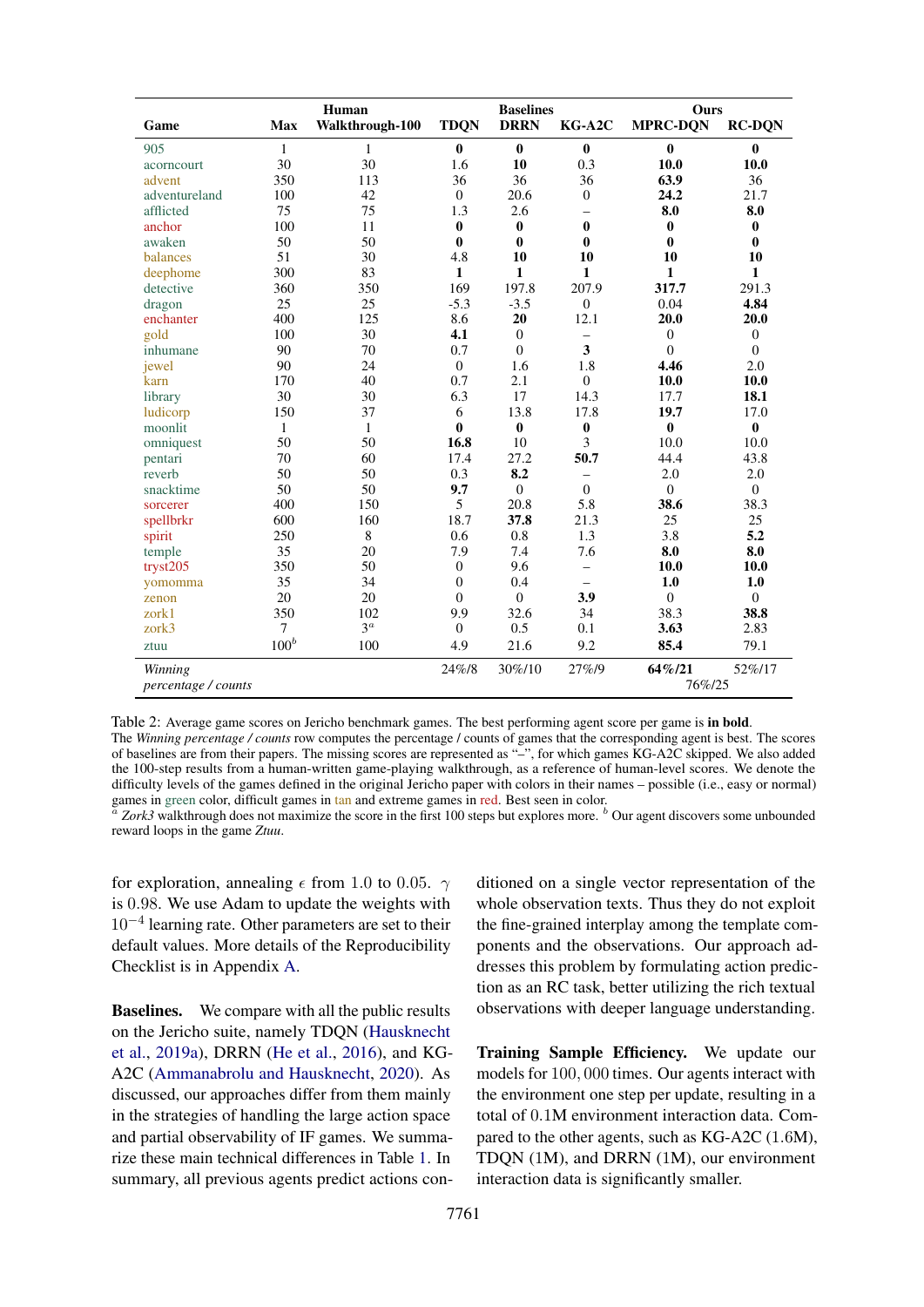<span id="page-7-1"></span>

| Game      | <b>Template Action</b><br><b>Space</b> $(\times 10^6)$ | Avg. Steps<br>Per Reward | <b>Dialog</b><br><b>Actions</b> | <b>Darkness</b><br>Limit | <b>Nonstandard</b> | Inventory |
|-----------|--------------------------------------------------------|--------------------------|---------------------------------|--------------------------|--------------------|-----------|
| advent    | 107                                                    |                          |                                 |                          |                    |           |
| detective | 19                                                     |                          |                                 |                          |                    |           |
| karn      | 63                                                     |                          |                                 |                          |                    |           |
| ludicorp  | 45                                                     |                          |                                 |                          |                    |           |
| pentari   | 32                                                     |                          |                                 |                          |                    |           |
| spirit    | 195                                                    | 21                       |                                 |                          |                    |           |
| zork3     | 67                                                     | 39                       |                                 |                          |                    |           |

Table 3: Difficulty levels and characteristics of games on which our approach achieves the most considerable improvement. *Dialog* indicates that it is necessary to speak with another character. *Darkness* indicates that accessing some dark areas requires a light source. *Nonstandard Actions* refers to actions with words not in an English dictionary. *Inventory Limit* restricts the number of items carried by the player. Please refer to [\(Hausknecht et al.,](#page-9-0) [2019a\)](#page-9-0) for more comprehensive definitions.

#### 4.2 Overall Performance

We summarize the performance of our Multi-Paragraph Reading Comprehension DQN (MPRC-DQN) agent and baselines in Table [2.](#page-6-0) Of the 33 IF games, our MPRC-DQN achieved or improved the state of the art performance on 21 games (i.e., a winning rate of 64%). The best performing baseline (DRRN) achieved the state-of-the-art performance on only ten games, corresponding to the winning rate of 30%, lower than half of ours. Note that all the methods achieved the same initial scores on five games, namely *905*, *anchor*, *awaken*, *deephome*, and *moonlit*. Apart from these five games, our MPRC-DQN achieved more than three times wins. Our MPRC-DQN achieved significant improvement on some games, such as *adventureland*, *afflicted*, *detective*, etc. Appendix [C](#page-0-3) shows some game playing trajectories.

We include the performance of an RC-DQN agent, which implements our RC-based action prediction model but only takes the current observations as inputs. It also outperformed the baselines by a large margin. After we consider the RC-DQN agent, our MPRC-DQN still has the highest winning percentage, indicating that our RC-based action prediction model has a significant impact on the performance improvement of our MPRC-DQN and the improvement from the multi-passage retrieval is also unneglectable. Moreover, compared to RC-DQN, our MPRC-DQN has another advantage of faster convergence. The learning curves of our MPRC-DQN and RC-DQN agents on various games are in Appendix [B.](#page-0-4)

Finally, our approaches, overall, achieve the new state-of-the-art on 25 games (i.e., a winning rate of 76%), giving a significant advance in the field of IF game playing.

<span id="page-7-0"></span>

| <b>Competitors</b>   | Win | Draw | Lose. |
|----------------------|-----|------|-------|
| MPRC-DON v.s. TDON   | 23  | 6    |       |
| MPRC-DON v.s. DRRN   | 18  | 13   |       |
| MPRC-DQN v.s. KG-A2C | 18  |      |       |

Table 4: Pairwise comparison between our MPRC-DQN versus each baseline.

Pairwise Competition. To better understand the performance difference between our approach and each of the baselines, we adopt a direct one-to-one comparison metric based on the results from Table [2.](#page-6-0) Our approach has a high winning rate when competing with any of the baselines, summarized in Table [4.](#page-7-0) All the baselines have a rare chance to beat us on games. DRRN gives a higher chance of draw-games when competing with ours.

Human-Machine Gap. We additionally compare IF gameplay agents to human players to better understand the improvement significance and the potential improvement upper-bound. We measure each agent's game progress as the macro-average of the normalized agent-to-human game score ratios, capped at 100%. The progress of our MPRC-DQN is 28.5%, while the best performing baseline DRRN is 17.8%, showing that our agent's improvement is significant even in the realm of human players. Nevertheless, there is a vast gap between the learning agents and human players. The gap indicates IF games can be a good benchmark for the development of natural language understanding techniques.

Difficulty Levels of Games. Jericho categorizes the supported games into three difficulty levels, namely possible games, difficult games, and extreme games, based on the characteristics of the game dynamics, such as the action space size, the length of the game, and the average number of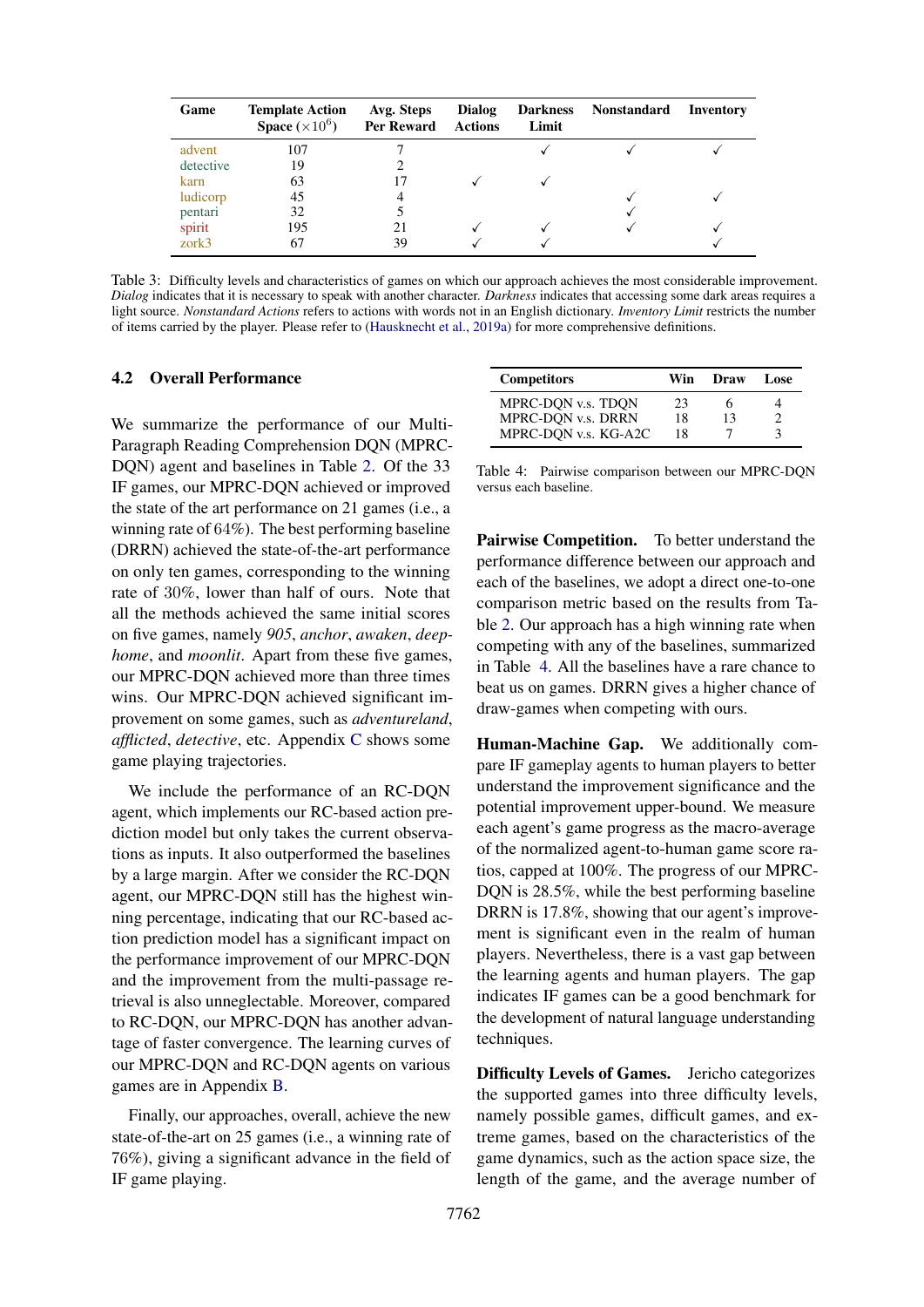<span id="page-8-1"></span>

Figure 4: Learning curves for ablative studies. (left) Model ablative studies on the game *Detective*. (middle) Model ablative studies on *Zork1*. (right) Retrieval strategy study on *Zork1*. Best seen in color.

steps to receive a non-zero reward. Our approach improves over prior art on seven of the sixteen possible games, seven of the eleven difficult games, and three of the six extreme games in Table [2.](#page-6-0) It shows that the strategies of our method are generally beneficial for any difficulty levels of game dynamics. Table [3](#page-7-1) summarizes the characteristics of the seven games in which our method improves the most, i.e., larger than 15% of the game progress in the first  $100$  steps.<sup>[4](#page-8-0)</sup> First, these mostly improved games have medium action space sizes, and it is an advantageous setting for our methods where modeling the template-object-observation interactions is effective. Second, our approach improves most on games with a reasonably high degree of reward sparsity, such as *karn*, *spirit*, and *zork3*, indicating that our RC-based value function formulation helps in optimization and mitigates the reward sparsity. Finally, we remark that these game difficulty levels are not directly categorized based on natural language-related characteristics, such as text comprehension and puzzle-solving difficulties. Future studies on additional game categories based on those natural language-related characteristics would shed light on related improvements.

## 4.3 Ablative Studies

RC-model Design. The overall results show that our RC-model plays a critical role in performance improvement. We compare our RCmodel to some alternative models as ablative studies. We consider three alternatives, namely (1) our RC-model without the self-attention component  $(w/\circ \text{self-att})$ , (2) without the argumentspecific embedding  $(w/\circ a \text{rq-emb})$  and (3) our RC-model with Transformer-based block encoder (RC-Trans) following QANet [\(Yu et al.,](#page-10-4) [2018\)](#page-10-4). Detailed architecture is in Appendix [A.](#page-0-2)

The learning curves for different RC-models are

in Figure [4](#page-8-1) (left/middle). The RC-models without either self-attention or argument-specific embedding degenerate, and the argument-specific embedding has a greater impact. The Transformerbased encoder block sometimes learns faster than Bi-GRU at the early learning stage. It achieved a comparable final performance, even with much greater computational resource requirements.

Retrieval Strategy. We compare with history retrieval strategies with different history sizes (*K*) and pure recency-based strategies (i.e., taking the latest  $K$  observations as history, denoted as  $w/\circ$ rec). The learning curves of different strategies are in Figure [4](#page-8-1) (right). In general, the impact of history window size is highly game-dependent, but the pure recency based ones do not differ significantly from RC-DQN at the beginning of learning. The issues of pure recency based strategy are: (1) limited additional information about objects provided by successive observations; and (2) higher variance of retrieved observations due to policy changes.

## 5 Conclusion

We formulate the general IF game playing as MPRC tasks, enabling an MPRC-style solution to efficiently address the key IF game challenges on the huge combinatorial action space and the partial observability in a unified framework. Our approaches achieved significant improvement over the previous state-of-the-art on both game scores and training data efficiency. Our formulation also bridges broader NLU/RC techniques to address other critical challenges in IF games for future work, e.g., common-sense reasoning, noveltydriven exploration, and multi-hop inference.

#### Acknowledgments

We would like to thank Matthew Hausknecht for helpful discussions on the Jericho environments.

<span id="page-8-0"></span><sup>&</sup>lt;sup>4</sup>We ignore *ztuu* due to the infinite reward loops.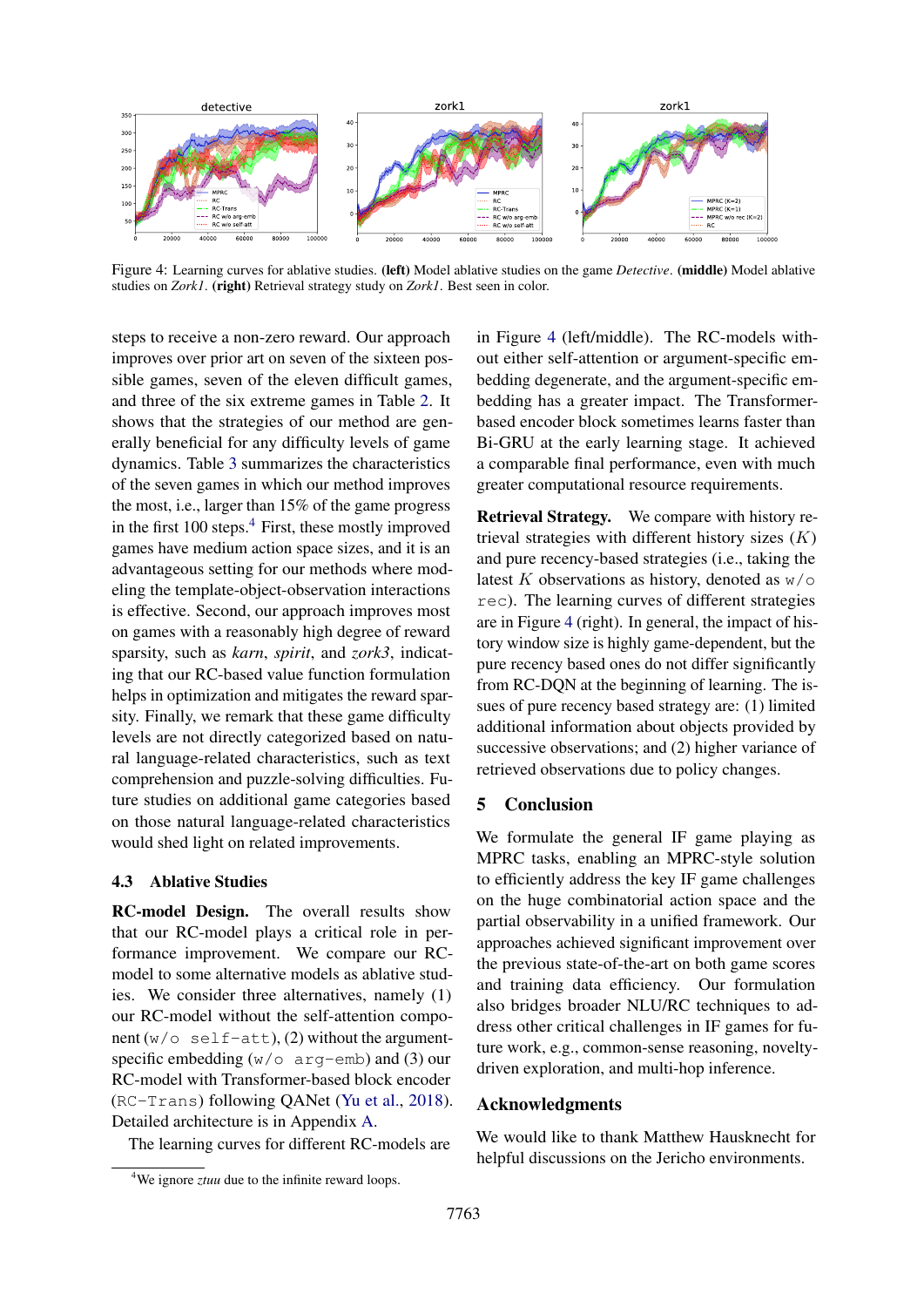#### References

- <span id="page-9-5"></span>Ashutosh Adhikari, Xingdi Yuan, Marc-Alexandre Côté, Mikuláš Zelinka, Marc-Antoine Rondeau, Romain Laroche, Pascal Poupart, Jian Tang, Adam Trischler, and William L Hamilton. 2020. Learning dynamic knowledge graphs to generalize on textbased games. *arXiv preprint arXiv:2002.09127*.
- <span id="page-9-3"></span>Prithviraj Ammanabrolu and Matthew Hausknecht. 2020. Graph constrained reinforcement learning for natural language action spaces. *arXiv*, pages arXiv– 2001.
- <span id="page-9-2"></span>Prithviraj Ammanabrolu and Mark Riedl. 2019. Playing text-adventure games with graph-based deep reinforcement learning. In *Proceedings of the 2019 Conference of the North American Chapter of the Association for Computational Linguistics: Human Language Technologies, Volume 1 (Long and Short Papers)*, pages 3557–3565.
- <span id="page-9-16"></span>Akari Asai, Kazuma Hashimoto, Hannaneh Hajishirzi, Richard Socher, and Caiming Xiong. 2019. Learning to retrieve reasoning paths over wikipedia graph for question answering. *arXiv preprint arXiv:1911.10470*.
- <span id="page-9-17"></span>Jimmy Lei Ba, Jamie Ryan Kiros, and Geoffrey E Hinton. 2016. Layer normalization. *arXiv preprint arXiv:1607.06450*.
- <span id="page-9-10"></span>Danqi Chen, Adam Fisch, Jason Weston, and Antoine Bordes. 2017. Reading wikipedia to answer opendomain questions. In *Proceedings of the 55th Annual Meeting of the Association for Computational Linguistics (Volume 1: Long Papers)*, pages 1870– 1879.
- <span id="page-9-18"></span>Kyunghyun Cho, Bart Van Merrienboer, Dzmitry Bah- ¨ danau, and Yoshua Bengio. 2014. On the properties of neural machine translation: Encoder-decoder approaches. *arXiv preprint arXiv:1409.1259*.
- <span id="page-9-4"></span>Marc-Alexandre Côté, Ákos Kádár, Xingdi Yuan, Ben Kybartas, Tavian Barnes, Emery Fine, James Moore, Matthew Hausknecht, Layla El Asri, Mahmoud Adada, et al. 2018. Textworld: A learning environment for text-based games. In *Workshop on Computer Games*, pages 41–75. Springer.
- <span id="page-9-9"></span>Jacob Devlin, Ming-Wei Chang, Kenton Lee, and Kristina Toutanova. 2019. Bert: Pre-training of deep bidirectional transformers for language understanding. In *Proceedings of the 2019 Conference of the North American Chapter of the Association for Computational Linguistics: Human Language Technologies, Volume 1 (Long and Short Papers)*, pages 4171–4186.
- <span id="page-9-13"></span>Ming Ding, Chang Zhou, Qibin Chen, Hongxia Yang, and Jie Tang. 2019. Cognitive graph for multi-hop reading comprehension at scale. In *Proceedings of ACL 2019*.
- <span id="page-9-14"></span>Ameya Godbole, Dilip Kavarthapu, Rajarshi Das, Zhiyu Gong, Abhishek Singhal, Hamed Zamani, Mo Yu, Tian Gao, Xiaoxiao Guo, Manzil Zaheer, et al. 2019. Multi-step entity-centric information retrieval for multi-hop question answering. *arXiv preprint arXiv:1909.07598*.
- <span id="page-9-0"></span>Matthew Hausknecht, Prithviraj Ammanabrolu, Marc-Alexandre Côté, and Xingdi Yuan. 2019a. Interactive fiction games: A colossal adventure. *arXiv preprint arXiv:1909.05398*.
- <span id="page-9-6"></span>Matthew Hausknecht, Ricky Loynd, Greg Yang, Adith Swaminathan, and Jason D Williams. 2019b. Nail: A general interactive fiction agent. *arXiv preprint arXiv:1902.04259*.
- <span id="page-9-1"></span>Ji He, Jianshu Chen, Xiaodong He, Jianfeng Gao, Lihong Li, Li Deng, and Mari Ostendorf. 2016. Deep reinforcement learning with a natural language action space. In *Proceedings of the 54th Annual Meeting of the Association for Computational Linguistics (Volume 1: Long Papers)*, pages 1621–1630.
- <span id="page-9-7"></span>Mandar Joshi, Eunsol Choi, Daniel S Weld, and Luke Zettlemoyer. 2017. Triviaqa: A large scale distantly supervised challenge dataset for reading comprehension. In *Proceedings of the 55th Annual Meeting of the Association for Computational Linguistics (Volume 1: Long Papers)*, pages 1601–1611.
- <span id="page-9-8"></span>Tom Kwiatkowski, Jennimaria Palomaki, Olivia Redfield, Michael Collins, Ankur Parikh, Chris Alberti, Danielle Epstein, Illia Polosukhin, Jacob Devlin, Kenton Lee, et al. 2019. Natural questions: a benchmark for question answering research. *Transactions of the Association for Computational Linguistics*, 7:453–466.
- <span id="page-9-12"></span>Yankai Lin, Haozhe Ji, Zhiyuan Liu, and Maosong Sun. 2018. Denoising distantly supervised open-domain question answering. In *Proceedings of the 56th Annual Meeting of the Association for Computational Linguistics (Volume 1: Long Papers)*, pages 1736– 1745.
- <span id="page-9-19"></span>Andrew L Maas, Awni Y Hannun, and Andrew Y Ng. 2013. Rectifier nonlinearities improve neural network acoustic models. In *Proc. icml*, volume 30, page 3.
- <span id="page-9-11"></span>Sewon Min, Danqi Chen, Hannaneh Hajishirzi, and Luke Zettlemoyer. 2019a. A discrete hard em approach for weakly supervised question answering. In *Proceedings of the 2019 Conference on Empirical Methods in Natural Language Processing and the 9th International Joint Conference on Natural Language Processing (EMNLP-IJCNLP)*, pages 2844– 2857.
- <span id="page-9-15"></span>Sewon Min, Danqi Chen, Luke Zettlemoyer, and Hannaneh Hajishirzi. 2019b. Knowledge guided text retrieval and reading for open domain question answering. *arXiv preprint arXiv:1911.03868*.